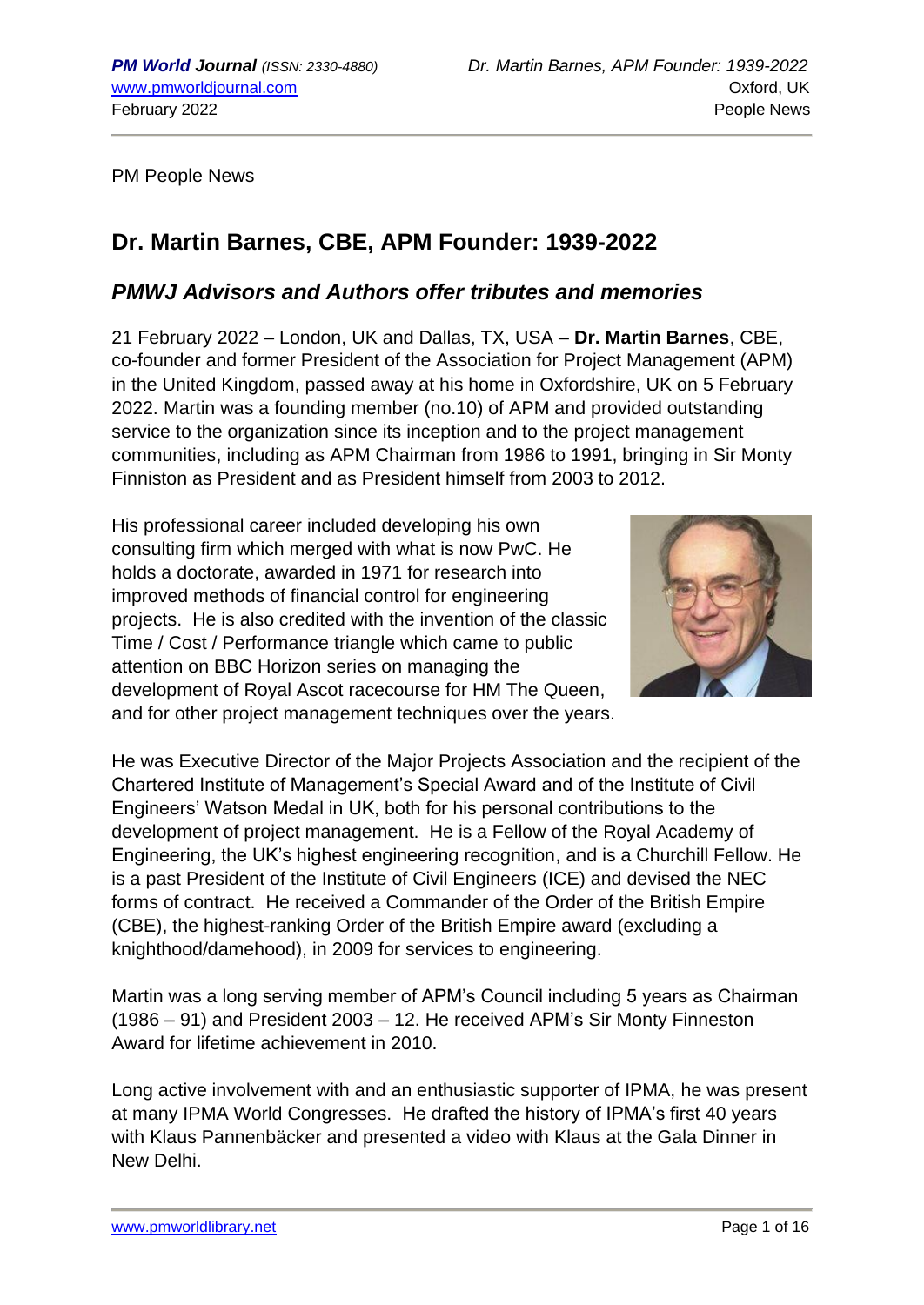To read a very nice tribute to Dr Martin Barnes posted on neccontract.com in London on 8 February 2022, go to [https://www.neccontract.com/About-NEC/News-and-](https://www.neccontract.com/About-NEC/News-and-Media/In-Memoriam-Martin-Barnes)[Media/In-Memoriam-Martin-Barnes](https://www.neccontract.com/About-NEC/News-and-Media/In-Memoriam-Martin-Barnes)

The following short announcement appeared in the Oxford Mail on 9 February 2022: Dr Martin Barnes CBE of Kirtlington, Oxfordshire died peacefully in his sleep on 5th February 2022, aged 83. Dearly loved husband of Diana for 59 years, father of Kate and Matthew, and grandfather of Harry, Susannah, Anna, Fred, Elizabeth, Polly and Hugo. Service of Thanksgiving at the Church of St Mary The Virgin, Kirtlington OX5 3HJ at 12 noon on Tuesday 1st March 2022. No flowers please. Enquiries to Jerrams Funeral Directors, Kidlington.

To see A tribute to APM founder, Dr Martin Barnes CBE posted on the APM website on 11 February 2022, visit [https://www.apm.org.uk/news/a-tribute-to-apm-founder-dr](https://www.apm.org.uk/news/a-tribute-to-apm-founder-dr-martin-barnes-cbe/)[martin-barnes-cbe/](https://www.apm.org.uk/news/a-tribute-to-apm-founder-dr-martin-barnes-cbe/)

## **Tributes and memories from PMWJ Advisors and Authors**

## **Dr Martin Barnes: An Appreciation**

Doctor Martin Barnes was unusual.

Whist he was undoubtedly an eminent doctor in engineering and in project management his wife Diana was a double doctor in medicine. A charming and talented family.

Martin Barnes was unique.

He has been both Chairman and the longest serving President of APM as well as President of the Institute of Civil Engineers (ICE) and the driving force for the wellrespected and appreciated New Engineering Contract (NEC). Versatile indeed! Martin Barnes was a great storyteller.

His anecdote of persuading Sir Monty Finniston to be a significant, influential President of APM at Manchester airport, against the odds, was impressive and funny. And there were many others.

Martin Barnes was encouraging.

In the mid-2000s as I began my term as Chairman of APM and Andrew Bragg arrived as CEO we met Martin as President to review opportunities. Pinot Grigio may have been involved. We asked Martin in his opinion which organisations should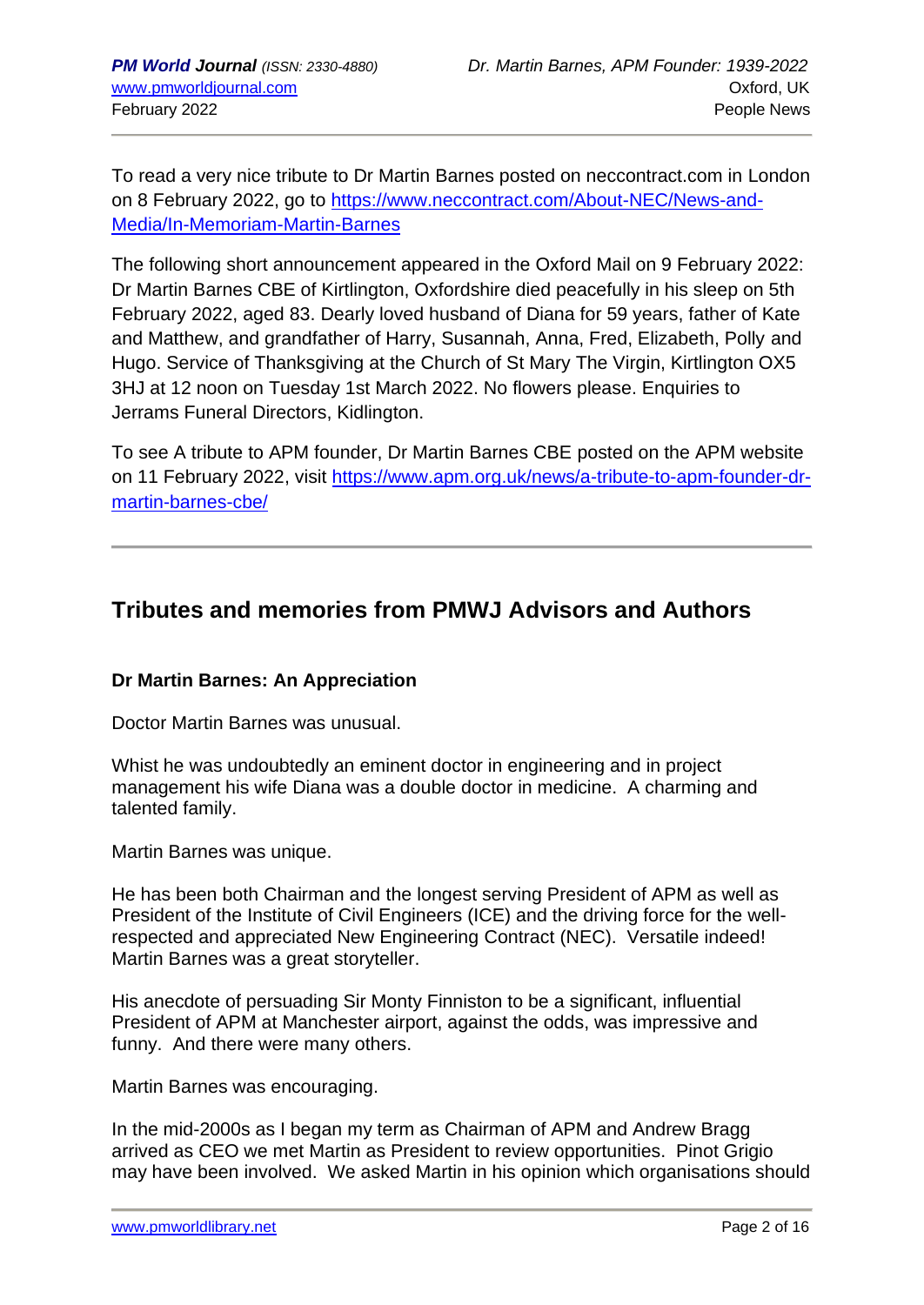we be watching and emanating. He told us that they had to watch and emanate APM – as a model of a professional membership organisation. He exuded confidence.

A little later we were with others, including our graphic designers, to discuss branding and logos. We were informed bluntly that the existing letterhead looked like it was devised by an engineer back in the 1970s! Martin confirmed it was in the 1970s, it was by an engineer, and he was that engineer! He was pleased – and generous and gracious.

One of the reasons Martin was the longest serving President of APM was because he wanted to be in on the whole PM journey. To be present from unknown and unheard of right through to Chartered status – in a single lifetime or a single career. And he made it  $-$  all the way  $-$  in his lifetime and his career.

Martin was not just on this journey, he was in the front row every step of the way – leading, encouraging, cajoling, entertaining.

He and I had inconclusive conversations on whether the iron triangle should really be the jelly triangle. Regrettably that conversation cannot be continued now, and besides would never need to be concluded. Rest in peace Martin. And thank you – for everything.

## **Tom Taylor, ChPP**

Hon Global Advisor, PMWJ Vice President, Past President, HonFellow, APM Hon Fellow, IPMA, PM Associations in Finland, Kazakhstan, Nepal, Portugal, Spain London, England, UK

Martin was chairman of the IPMA Council of Delegates in the early 1990s – when I was IPMA President. It was such a great pleasure to interact with Martin and benefit from his technical and behavioral skills.

However, what I remember most in this sad moment of thinking about Martin is him as a brilliant storyteller, for example when we had dinners for the IPMA Board Members. His preference was Pearly Gate Stories of which he had an endless arsenal. His performances inspired others to contribute – such as Vladimir Vorapojev from Russia and Alex van den Honart from the Netherlands. So, in brief, long live Martin's inspiration of Story Telling in IPMA.

Best regards

## **Morten Fangel**

Hon Global Advisor, PMWJ Past President, Chair, Fellow, IPMA Past President, Chair, Founder, Danish PM Association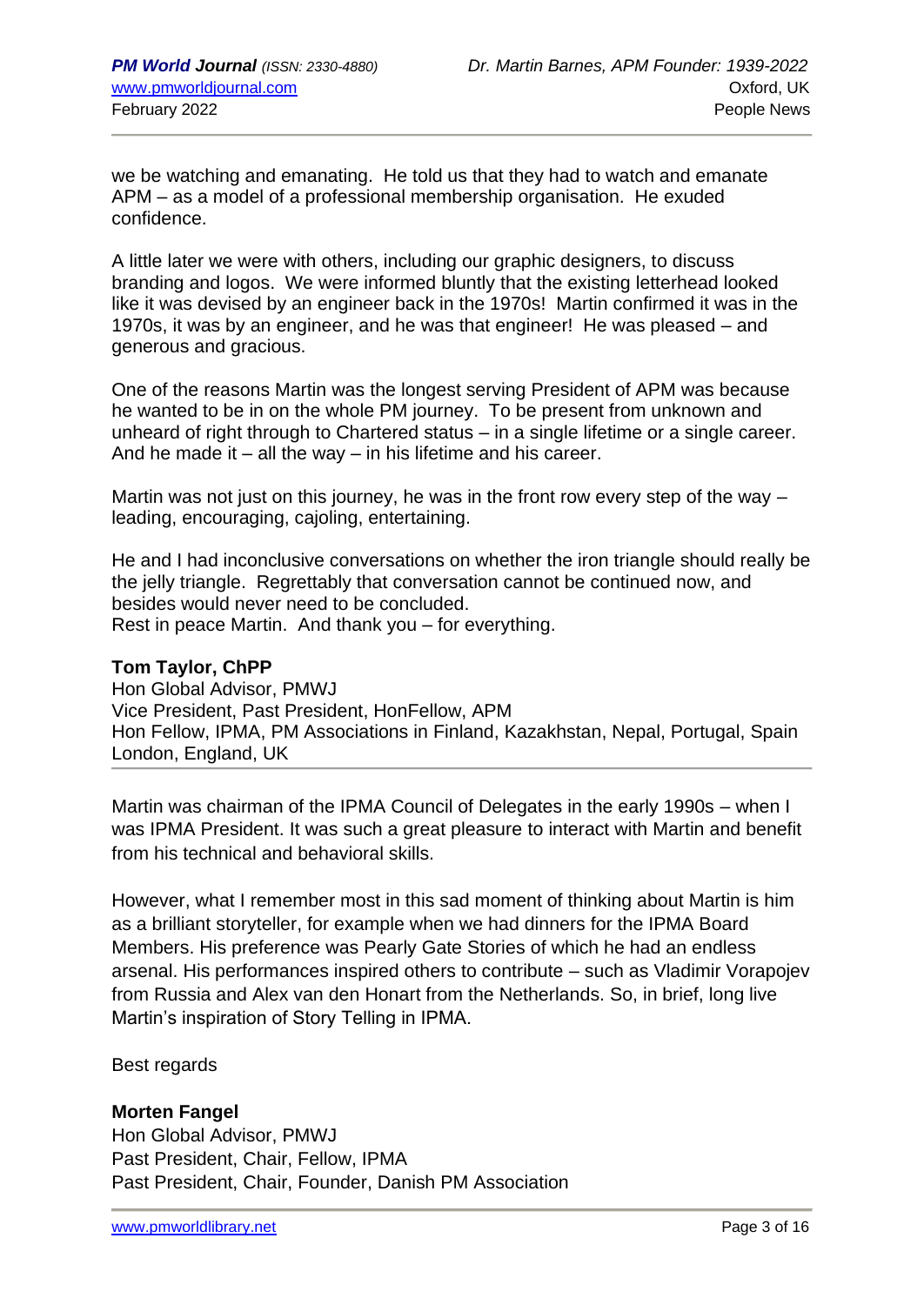Hilleroed, Denmark

Like many project managers in UK, I first encountered Martin on television in the early 1990s. BBC Horizon made a programme about projects and had engaged Martin as an advisor but ran into some problems so he appeared on the opening show and made such an impression that he was asked back for the rest of the series.

I first "met" Martin and Diana in Berlin in 2000 and greatly enjoyed their company. I recall especially his encounter with Edward De Bono – two remarkable raconteurs! I remember sitting in the late afternoon sun with a beer in hand and the two of them on the opening day of the IPMA Congress (near the old Reichstag building) listening to the tales and tall stories of two remarkable men.

Our next overseas meeting was on the plane to Moscow for the IPMA Congress when I was Chairman of APM. We discussed the travel arrangements that allowed key APM Council to travel together overseas, unlike the arrangements made by the Royal Family! I had just persuaded Martin to become our President, a role he relished but was initially reluctant to accept as he felt he might have conflicted loyalties. Of course, he had none for he was equally loyal to the Major Projects Association and APM while he held tenure with both organisations. We travelled to many IPMA events and Kate spent a lot of time with Diana while we were in Delhi for Adesh Jain's World Congress.

Morten mentions Martin's story telling ability but he was also a gifted writer of songs made up at the spur of the moment about happenings during the conference or technical day. His songs about IPMA congresses enlivened many a final night in far flung parts of the world and his performance in Berlin of a parody of Always Look on the Bright Side of Life was a classic.

Martin was born on 18 January 1939; he took a lower Second in Civil Engineering at Imperial College London (1957 – 60) and 1971 was awarded his PhD as noted. He and Peter Morris always claimed each was the first project management PhD but we never learned who really was awarded theirs first. In his eminent career, he worked for Coopers and Lybrand and later was a Partner at Deloittes from 1986 – 1998. He was noted for his work in professional associations: at APM he was Chairman, and President; at the Institution of Civil Engineers, a highly effective committee man and President; at IPMA an effective Chair of the Council during Morten's time as President. At the ICE, he not only wrote the New Engineering Contract suite (designed to provide standard contract terms that reduced the level of conflict between project managers and clients), he also made major contributions to the Standard Method of Measurement where he was a key member of the drafting team for the  $2^{nd}$  edition and also for its revision to  $3^{rd}$  edition.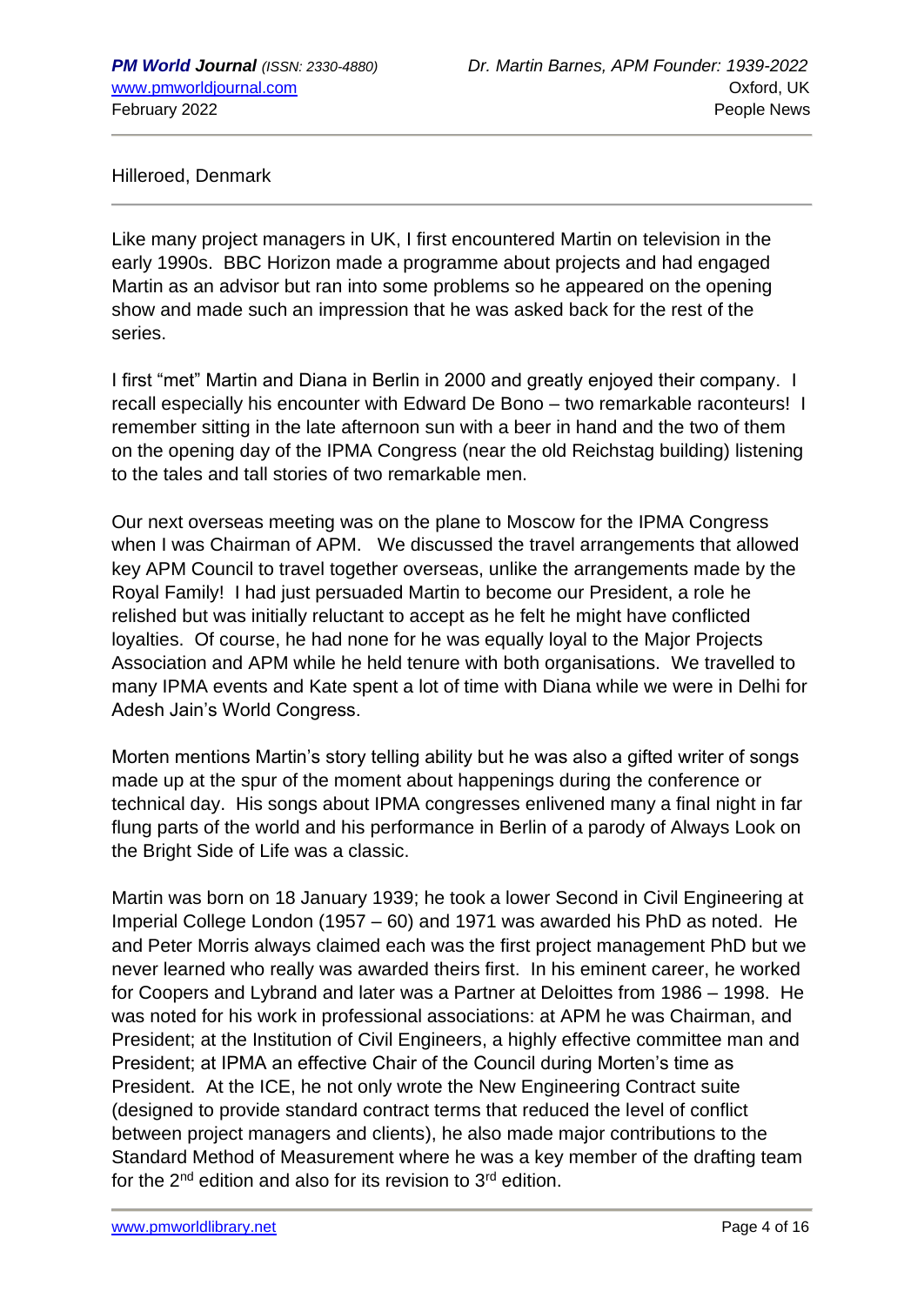Privately, Martin and Diana lived outside Oxford and kept a canal boat near their home for many years. He was a debonair and intelligent man, with a wonderful ability to coin a phrase or bon mot to suit almost any occasion. Tom tells the tale of other associations needing to watch APM and linked to that; he challenged us to become the very model of a modern profession – no doubt you recognise the allusion to Gilbert and Sullivan's "modern Major General" from their operetta Pirates of Penzance! He was a very talented man, a great example of a project manager and a major force in the project to professionalize our discipline. He recognised the power of PM as a profession whose time had come. As many of our Global Advisors have said, he will be much missed, not just in UK but around the world in project and engineering circles - we are fortunate to be able to call him friend.

Martin's one liner about a profession whose time has come was a rallying cry for many years in APM. We enjoyed many a President's Lunch, including several at my Club, where we met in retirement (the group comprised Tony Ridley – of Hong Kong Light Railway and London Underground fame, Martin's predecessor as President, surviving past Chairmen in Peter Morris, Rodney Turner, Donald Heath, Tom and myself) to keep our successors in the shape of Mike Nichols and CEO Andrew Bragg in touch with "the old values" and likely reactions of members to some of what seemed to us to be the more outlandish proposals. Martin had also a great ability to persuade other professional institutions to support APM's application for a Royal Charter a feat that continues to amaze me.

## **Miles Shepherd**

Executive Advisor, PMWJ Past Chairman, HonFellow, APM Past President, Chair, HonFellow, IPMA Salisbury, England, UK

A most sadful news!

I have known Martin since 1995 and shared platforms on more than a dozen occasions. He participated in our global symposiums and CEOs One Day programs as a main speaker in New Delhi more than dozen times. He was truly a great thinker and a person with great humor. Here are a couple of photographs of one occasion out of many where I spent memorable time with Martin, truly a great human being. He was conferred with the prestigious CEPM Honorary Fellowship in 2003 when he was the President of APM, UK.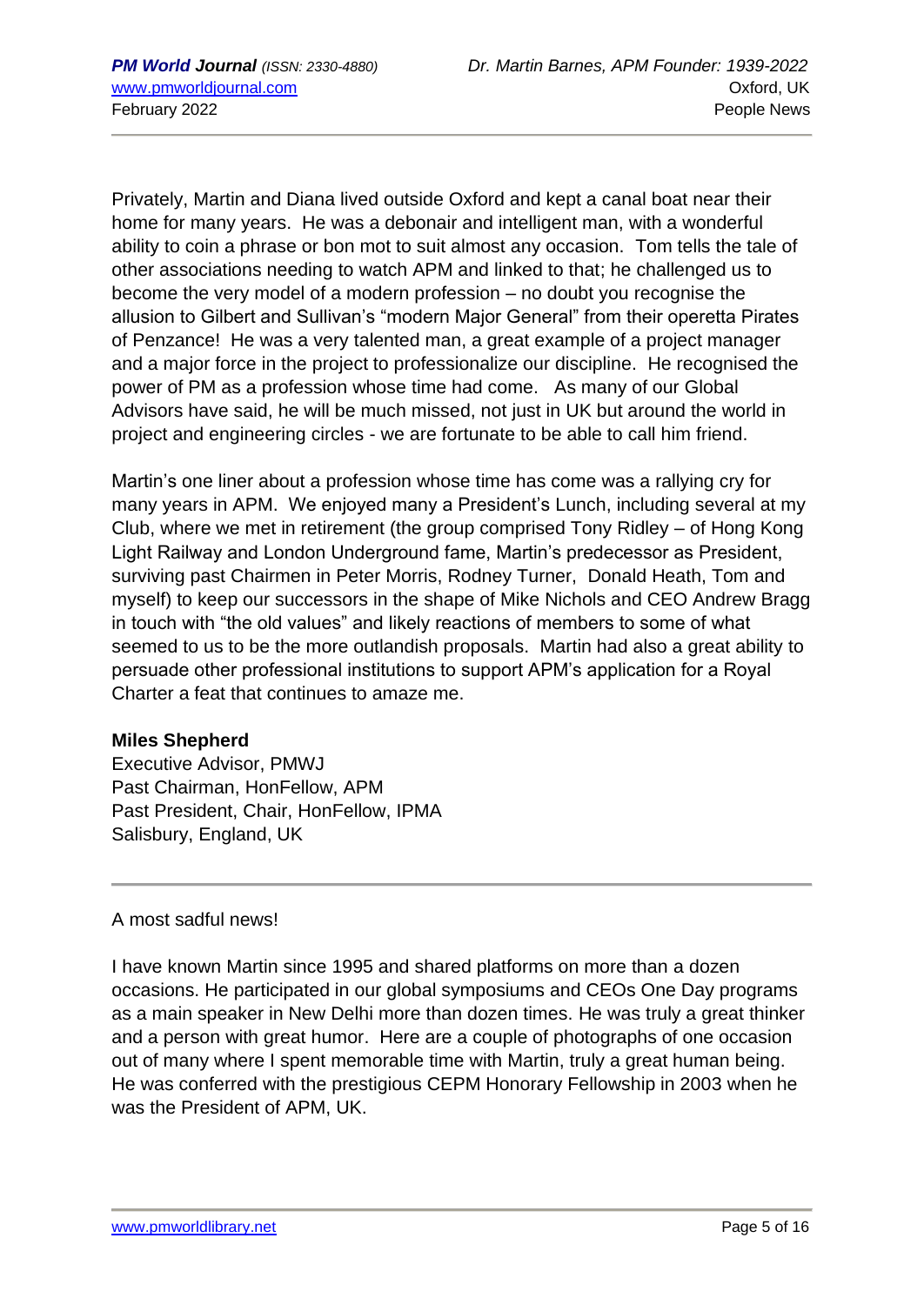

In 2003 Global Symposium, New Delhi, Dr. Martin Barnes giving his keynote address.



A couple of times I had a most relaxed time while at his home in exploring the future of the profession.

I will miss him a lot and have lost one of my dearest friends. He will always be remembered as a thinker for time to come. With Heavy Heart!

## **Adesh Jain**

Hon Global Advisor, PMWJ Chair, International Institute of Projects & Program Management (i2P2M), India Founder, World Project Management Forum (WPMF) Founder, Honorary President, PMA, India Past President, Chair, Fellow, IPMA New Delhi, India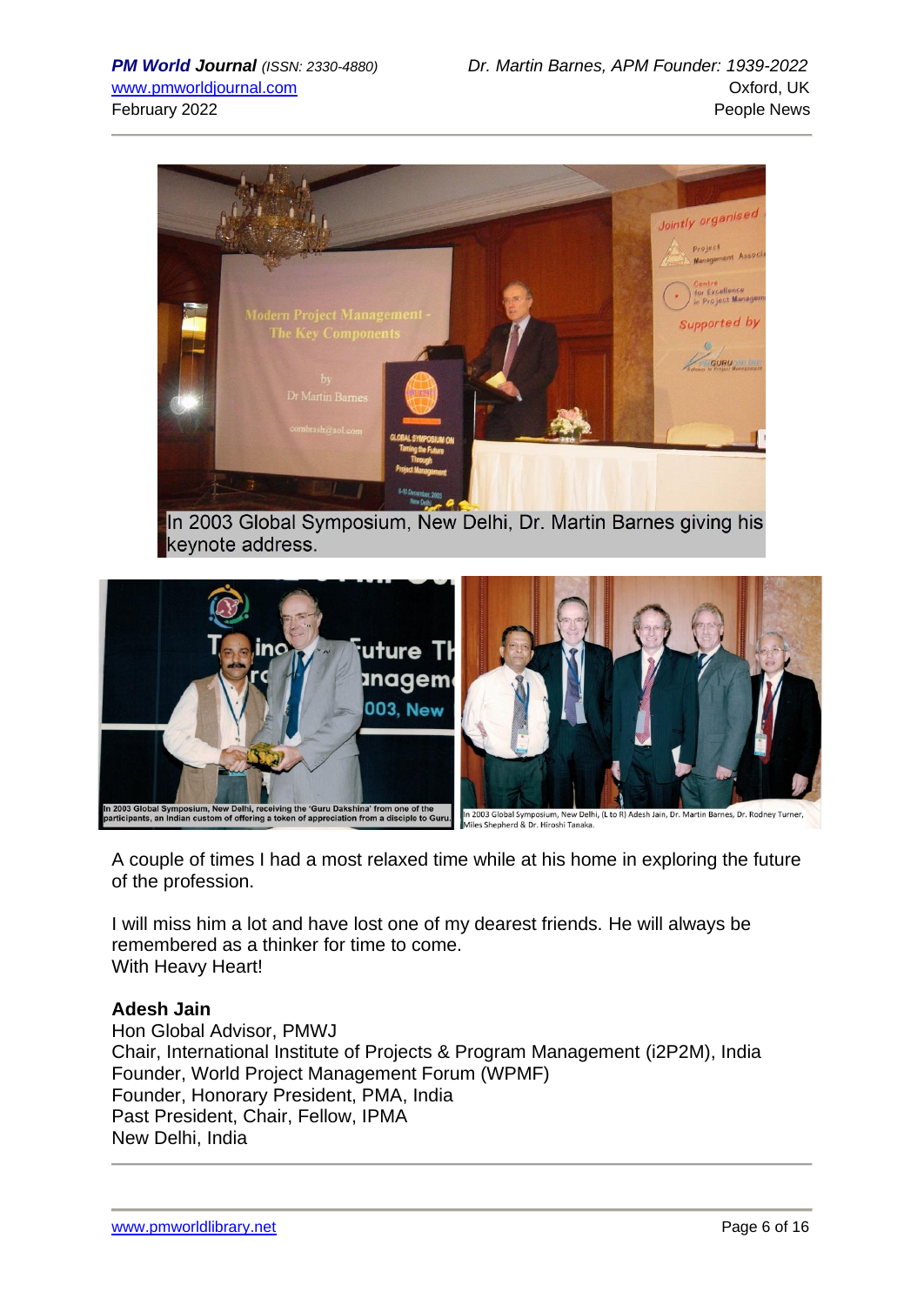That is sad news. Martin was a very decent man with a great gift for people coupled with his amazing knowledge and experience. He will be so dearly missed by all of us in the PM community and his wonderful family.

God rest his beautiful soul!

## **Dr. Bill Young**

Hon Global Advisor, PMWJ Life Fellow, Past President, Chair, AIPM Fellow, Institute of Engineers Australia Founder, President, Asia Pacific Federation of Project Management (APFPM) Melbourne, Australia

Thank-you for sharing this news. Always sad to hear of an influential leader falling. I first met Martin at a construction conference in Christchurch 20 years ago almost to the day. We were both speakers. We swapped notes on various global contract forms and their impact of construction projects. I enjoyed his company and admired his intellect. We met a few times after that at various pm-related gatherings around the world.

Regards for now,

#### **Iain Fraser**

Hon Global Advisor, PMWJ Past Director, Fellow, PMI Wellington, New Zealand

It is very sad, indeed. I had privilege to talk with Martin on many occasions. He was a gentleman and expert, very dedicated to the profession and community. We shall miss him.

Kind regards,

## **Prof. dr. Mladen Radujkovic**

Hon Global Advisor, PMWJ Professor, Alma Mater Europaea University Member, European Academy of Sciences and Arts Past President & Chair, Fellow, IPMA Zagreb, Croatia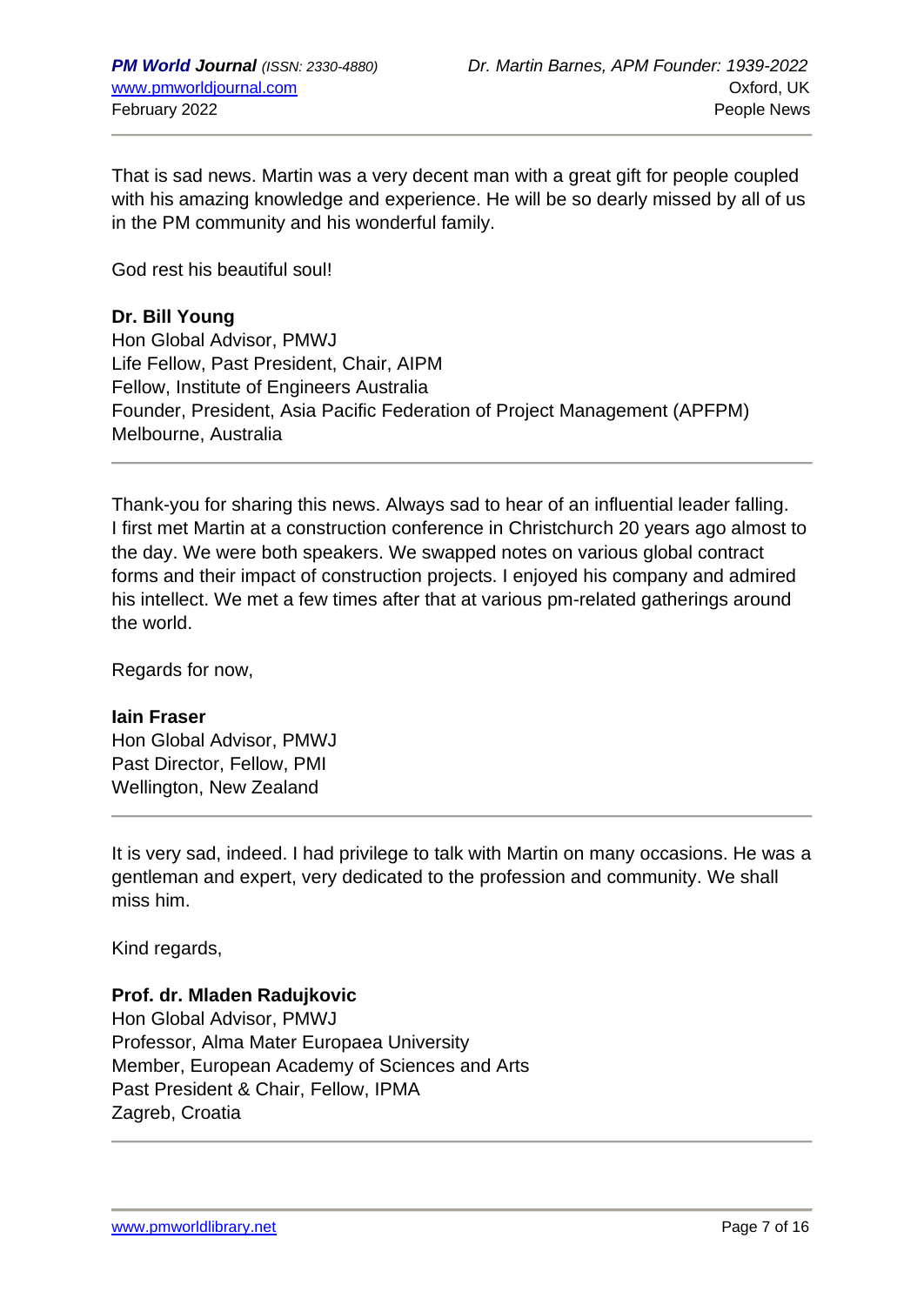Dear All,

It is so sad to hear of the passing of our distinguished colleague Dr. Martin Barnes. He was a true friend of the project profession and IPMA family. Let him rest in peace and his works (such as the iron triangle) will remain a witness to his glory.

Best,

## **Dr. Mladen Vukomanovic**

Hon Academic Advisor, PMWJ Associate Professor, University of Zagreb Zagreb, Croatia

Dear David and all:

It is sad news about Martin. I have known Martin since 1990. He participated with me in many IPMA events. He was a great intelligent person with great humour.

We will miss him a lot and I have lost one of my dearest friends.

Best regards,

## **Dr. Sergey Bushuyev**

Hon Global Advisor, PMWJ Founder, Past President, UPMA Professor, Head of Project Management Department Kiev National University of Construction and Architecture Kyiv, Ukraine

Oh, how sad! I met Martin in 2000 at a meeting in Berlin. He was a giant in the profession globally. The short bio is but a snippet of his accomplishments. He will be missed.

## **Rebecca A. Winston (Becky), JD**

Hon Global Advisor, PMWJ VP Membership, CPM Past Director, Fellow, PMI Idaho Falls, Idaho, USA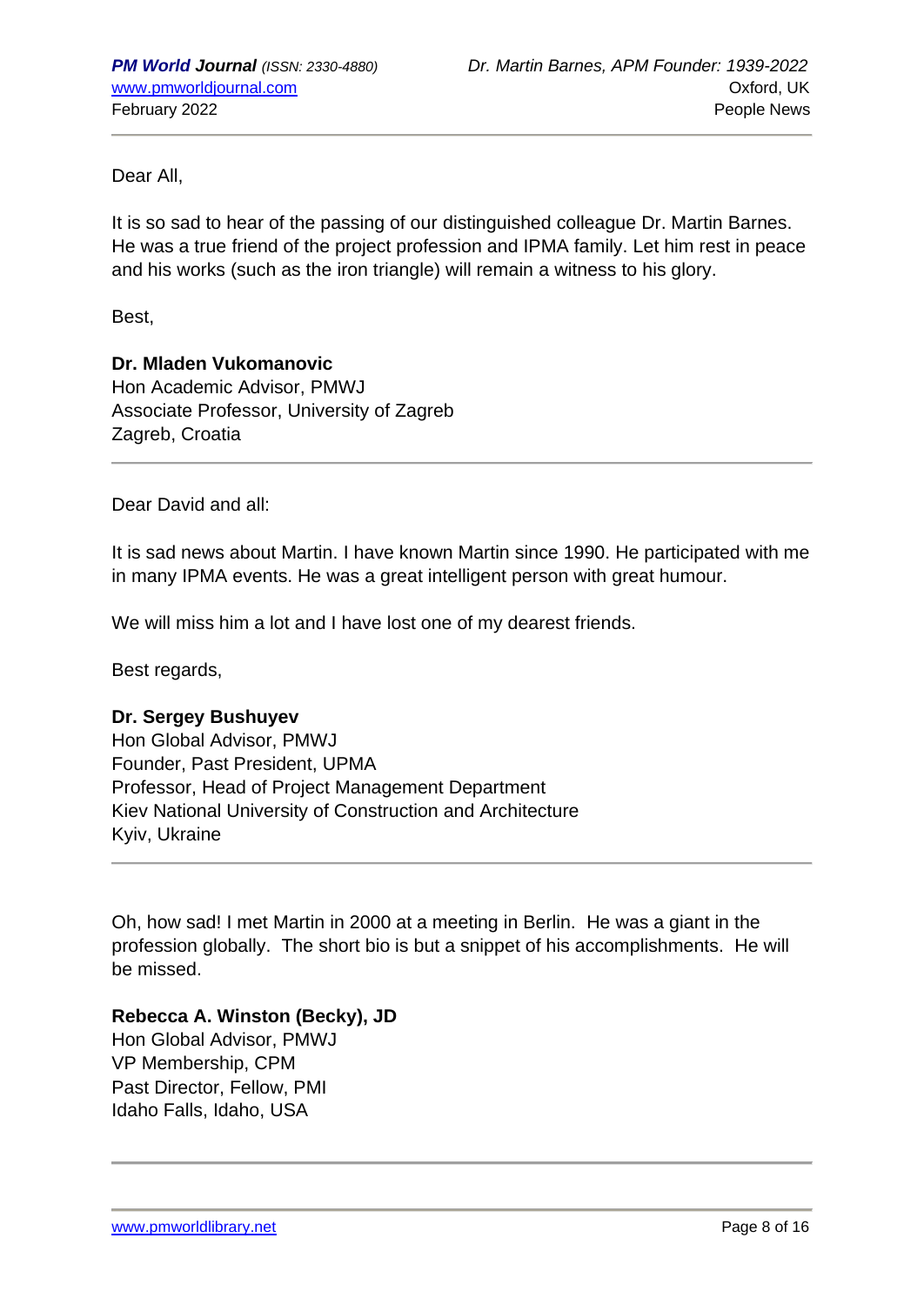We worked together on an IPMA conference many years ago, but I don't remember the details. Martin was a joy to work with and an outstanding contributor to the development of the project management profession.

#### **Bob Youker**

Hon Global Advisor, PMWJ Past director of PMI, IPMA, asapm World Bank (retired) Rockville, Maryland, USA

Sad to hear. Martin was a highly talented and respected person.

We will all miss him very much.

**Dr. Pieter Steyn** Hon Academic Advisor, PMWJ Founder, Dean, Cranefield College Pretoria and Western Cape, Republic of South Africa

Dear all,

It was a significant loss for our profession. Dr. Martin Barnes made a difference in the project management profession, and all of us will remember him.

God bless him!

#### **Alfonso Bucero**

Hon Global Advisor, Correspondent, PMWJ Fellow, Project Management Institute Madrid, Spain

Yes, it is sad news.

While I did not know Martin personally, I certainly knew of some of his accomplishments. I referenced one of his papers within my MSc Construction Management dissertation completed in 1984…. which examined alternative approaches to project management.

From my perspective: *Martin was a true innovator and an original thinker. He was a significant figure in the world of project management for many decades. He will leave a lasting legacy particularly with the NEC suite of documents.*

#### **Dr Robert Chapman**

Contributing Author, PMWJ Fellow, APM, Institute of Risk Management (IRM), Institute of Commercial Management, (ICM), UK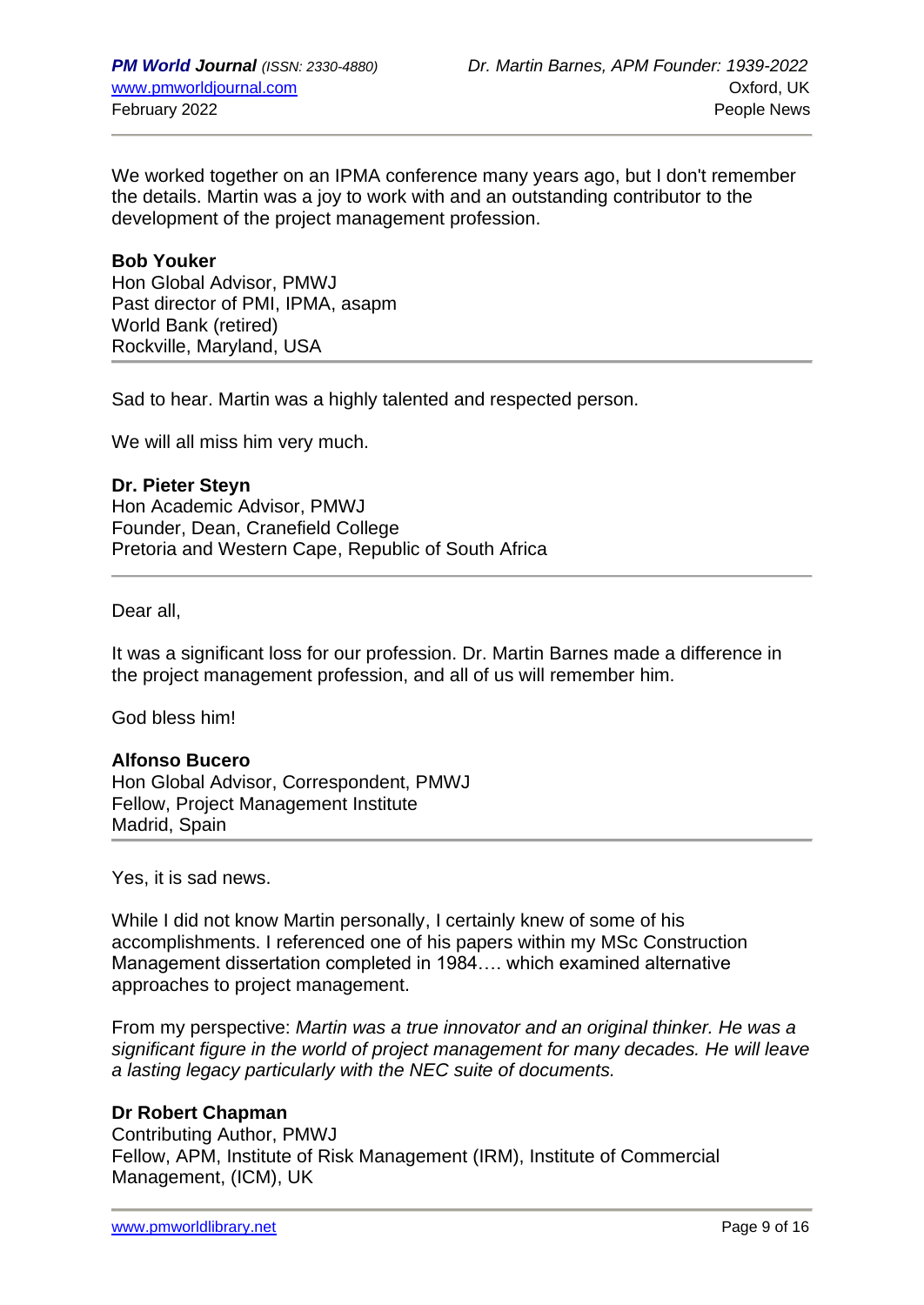Hampshire, England, UK

Hello David !

And thank you for your email! I am truly sorry to hear this… We are losing so many of the great names in such a short time.

I was just thinking about Martin yesterday as I was preparing project management training slides for Elisa, a major Finnish telephone operator. I believe we all owe a debt of gratitude to Martin Barnes.

Please pass my sincere condolences to Martin's family, friends, and colleagues.

With warmest regards from Finland,

#### **Dr. Jouko Vaskimo**

Executive Editorial Advisor, Correspondent, PMWJ Past President, Finland Project Managers Association Ispoo, Finland

Great loss!

Among many things he has been a keynote speaker at the 2012 IPMA World Congress in Greece. I remember him saying how difficult it has been for him to convince others that his "iron triangle" was really time, cost and performance and not quality.

He will be surely remembered!

#### **Prof John-Paris Pantouvakis**

Hon Academic Advisor, PMWJ National Technical University of Athens Athens, Greece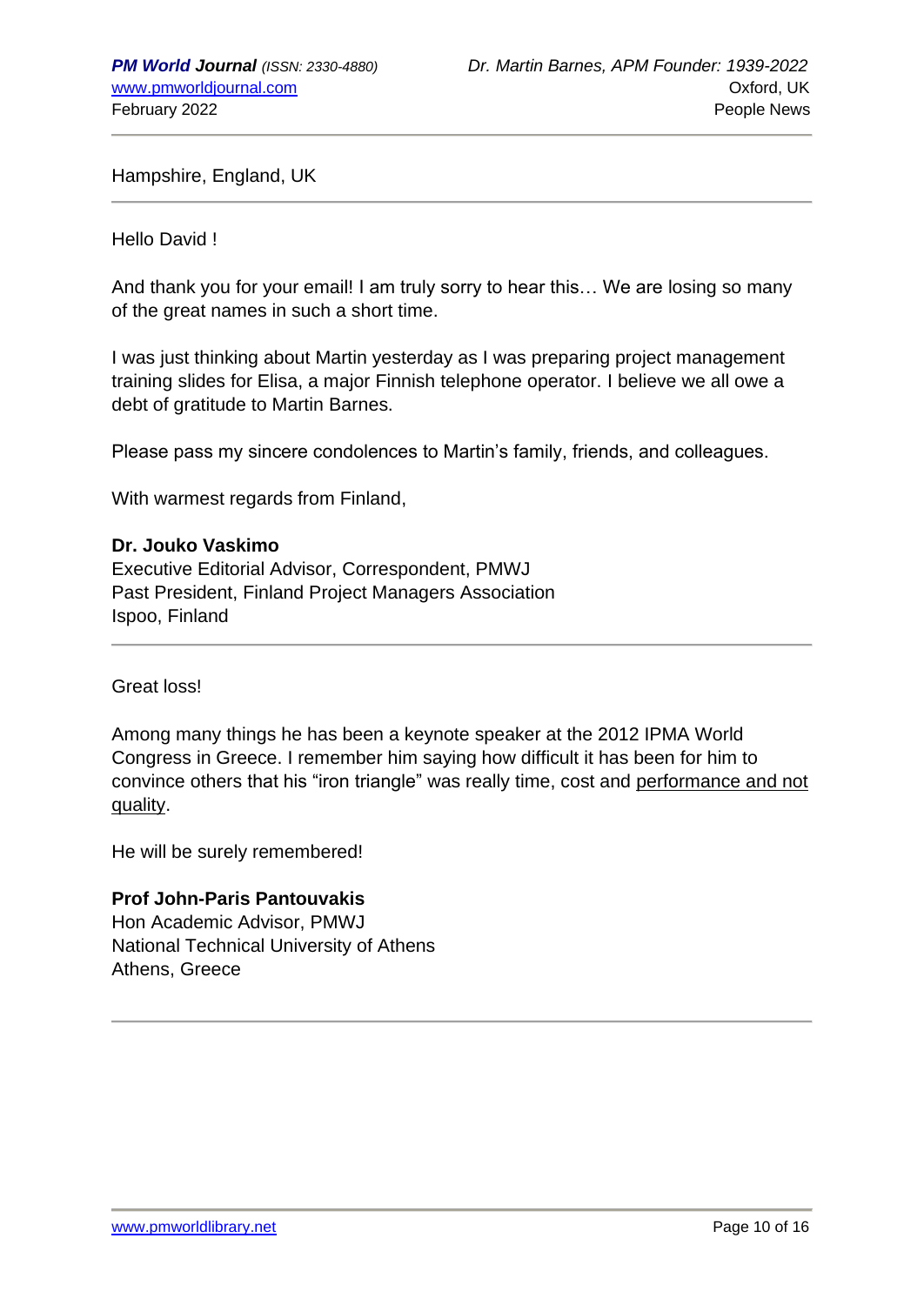Sad news, indeed. I remember meeting Martin Barnes at many IPMA world congresses, where he not only had the keynote, but also contributed the one or other song in the evening and moderated the IPMA family song events.

Best,

#### **Dr. Martina Heumann**

Hon Academic Advisor, PMWJ Editor-in-Chief, International Journal of Project Management Professor, Head of Project Management Group Vienna University of Business and Economics (WU Vienna) Vienna, Austria

Sad news indeed!

I had the pleasure and the honor to meet and talk to Martin Barnes a number of times in London and other places when I was in Lille (APM, Major Projects Association, IPMA…)

#### **Dr. Christophe Bredillet**

Hon Academic Advisor, PMWJ Professor of Organizational Project Management University of Quebec à Trois-Rivières Trois-Rivières, QC, Canada

This is a sorrowful news. Dr Martin Barnes will forever be remembered for the Iron Triangle of Time, Cost, and Quality. RIP!

Best,

## **Prof Lavagnon Ika, PhD**

Hon Academic Advisor, PMWJ Associate Editor, International Journal of Project Management Professor of Project Management Telfer School of Management, University of Ottawa Ottawa, ON, Canada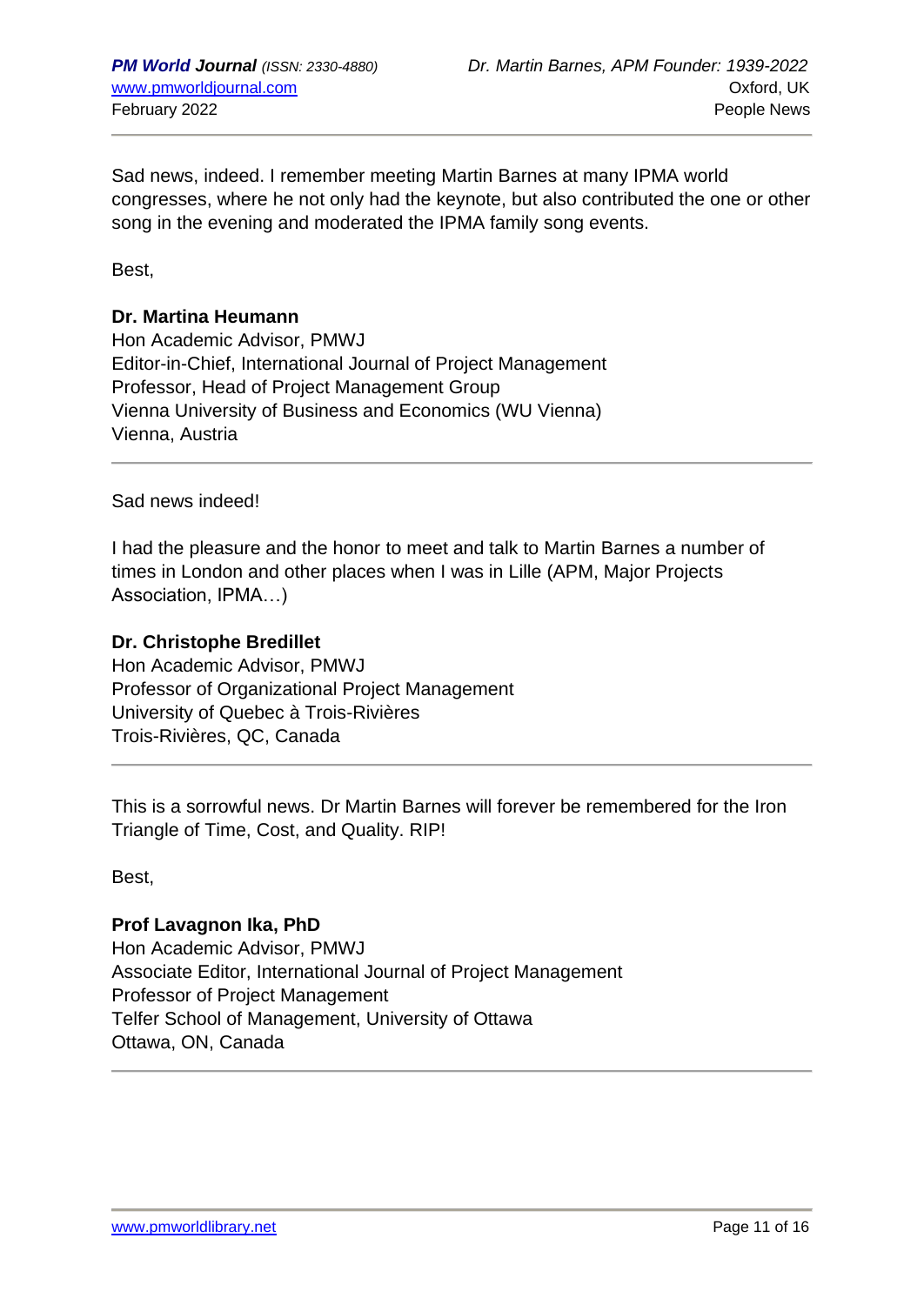Thank you very much for keeping us informed. Very sad news!

My fond memories of friendly though always stimulating encounters with Martin date back to 1992 and his masterful interpretation of Lorenzo the Magnificent at the congress in Florence, also remembered by David and Luigi.

Many times afterwards I had the privilege of meeting him and enjoying the time spent together, always with his beloved and lovely wife Diana. Until the last ones, at the IPMA WC in Istanbul, where at the farewell party we also shared his performance as a dancer (the photo below dates back to that evening); and then at that of Crete, when we listened to one of his usual intellectually provocative and full of humor speeches, on standards and PM, followed by enchanting evenings spent enjoying his stories.



The wider PM community will miss a great human being, a great professional, a great leader. May the earth be light to you, our dearest Friend Martin Barnes.

Deepest, heartfelt condolences to the Family!

Sorrowfully,

## **Roberto Mori**

 $\overline{\phantom{a}}$  , where  $\overline{\phantom{a}}$ 

Hon Global Advisor, PMWJ Past President, Chair, Hon Fellow, IPMA Past President, IPMA Italy Milan, Italy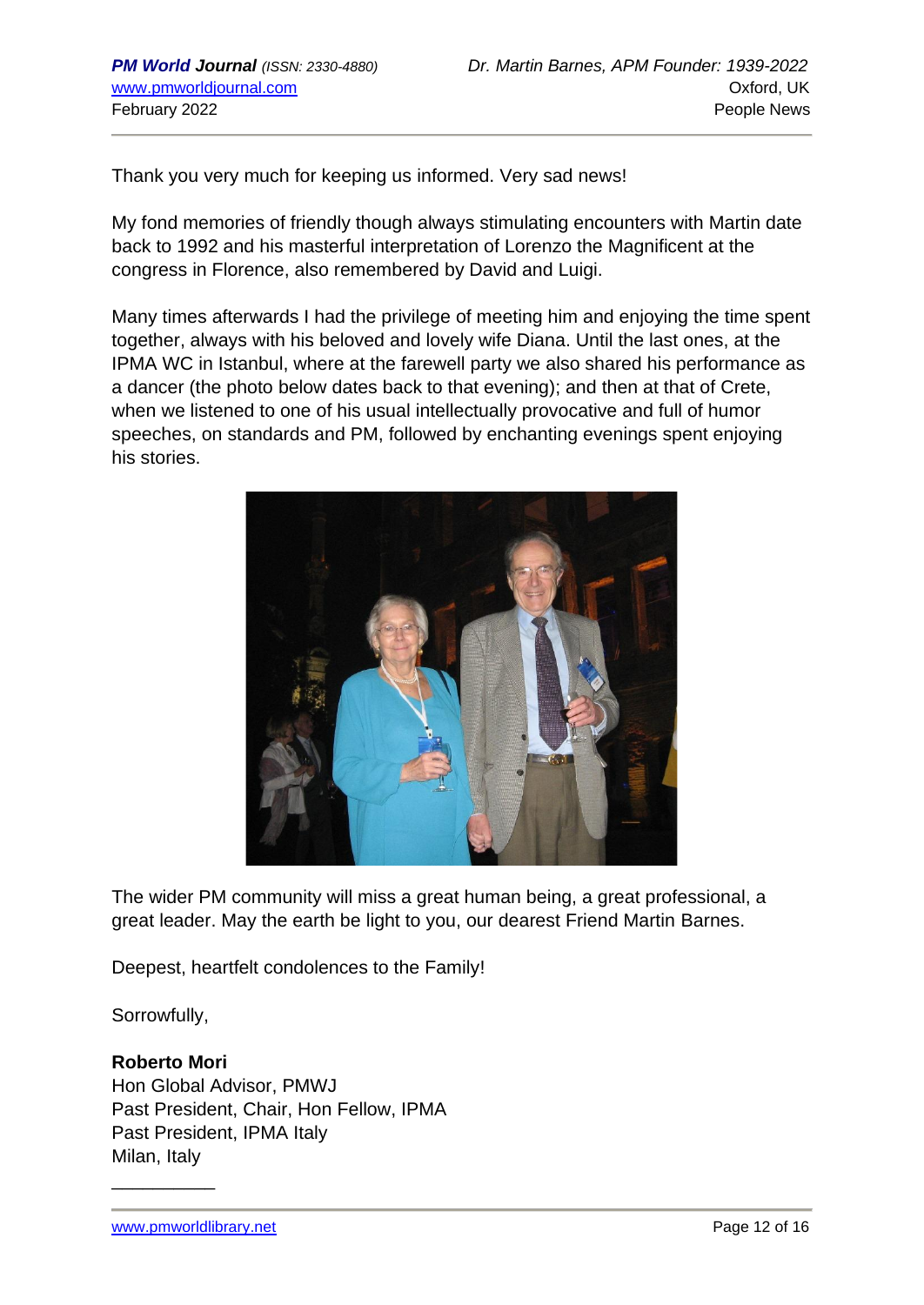Also, this is the Luigi's tribute:

I have a great memory of Martin. We met when we made a program to insert the Italian PM into the big family of international project management. We were at the beginning of '90. We obtained the organization of the Florence Congress for 1992 and Martin was the protagonist for the conference as PM but especially as an actor in the role of Lorenzo the Magnificent at the opening of the conference.

We lose a man of great culture and humanity. My deepest condolences to the family.

**Luigi Iperti** Past President, ANIMP-IPMA Italy Milan, Italy

I am very sorry to hear the news about Martin. So many occasions, so many memories we all have our recollections of time spent with Martin, reading all your notes has brought back so much. The World of Project Management owes him a great deal and we now have left it too late to re-christen the Iron Triangle, it should always have been the Barnes Triangle!

I remember the presentation of the ceremonial sword in Krakow; it was not just for ceremony and had a very sharp edge, Martin tested it and finished his closing speech bleeding profusely!

Martin was a true gentleman and a pleasure to be with. He was kind and wise and we all owe him a good deal.

I hope to attend his service on March 1st and hope that some of you will be able to make it too.

Warm regards **Mary Mckinlay** Hon Global Advisor, PMWJ Fellow, ICCPM Honorary Fellow, APM Honorary Fellow, IPMA Ryarsh Kent, United Kingdom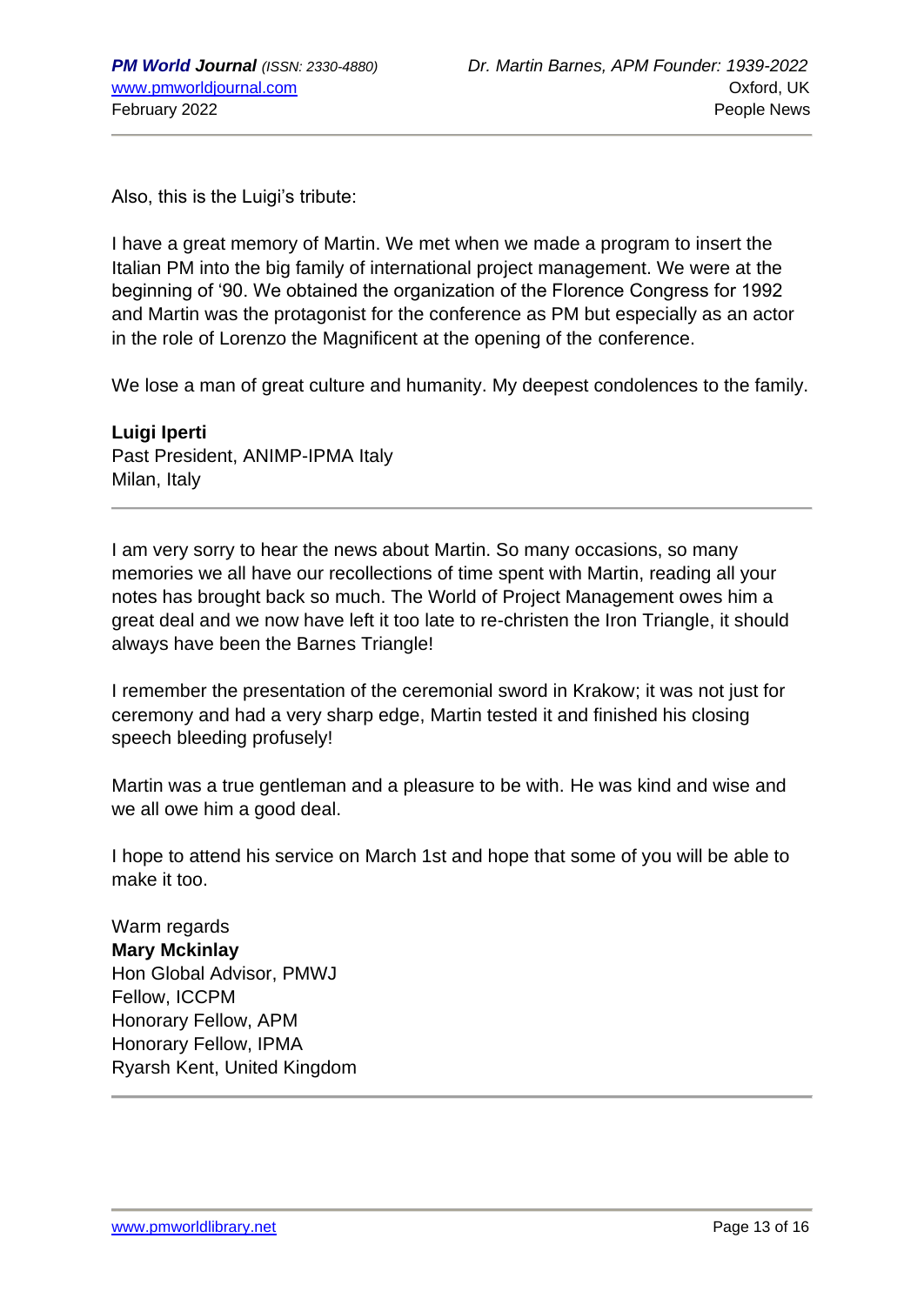Over the years I met Martin on a number of occasions, but one particular instance stands out. In 2007 Tom Taylor and Miles Shepherd kindly invited myself and my wife Ann to attend the APM annual dinner at the Ritz hotel in London. Fortunately, we were seated beside Martin and his wife. Martin & Ann quickly found common ground in the "equine arena" and she was hugely impressed with his fantastic project achievements at Ascot racecourse.

What I noticed at that event also was the reverence, depth of respect and esteem with which Martin was held by his APM colleagues. Martin's contribution to the discipline of project management is immense and his legacy as one of the true greats of the profession is assured. His presence will be sorely missed.

May he rest in peace.

## **Ed Naughton**

Hon Global Advisor, PMWJ Director, Institute of Project Management Dublin, Ireland

## **Personal Memories and Tribute to Dr. Martin Barnes**

I first met Martin Barnes at the INTERNET World Congress in Florence, Italy in 1992 where he presented an entertaining skit on stage during a plenary session; the skit was a conversation about project management with a literary character from British history, I think William Shakespeare. I had only learned of APM in 1990 but did not know its history or who Martin really was at the time. Little did I know!

In recent years, Russ Archibald told me stories about the formation of APM in 1972 at an INTERNET congress in Sweden, where Russ was a keynote speaker and Martin was in attendance. Russ had been working in England, so he joined the UK delegation in Stockholm who decided to create an INTERNET chapter in London, with Martin one of the ringleaders. Russ also joined the new organization with APM member #3; he told me that the only reason he had an APM number lower than Martin's was because they just assigned numbers alphabetically by last name. In both of our minds, Martin was really APM member #1.

In the early 1990s, I was traveling in Europe quite a lot and attended several IPMA world congresses (Vienna, Florence, Oslo, Paris) meeting leaders of other PM associations around the world. APM was still independent of IPMA then but Martin and other APM leaders were always at IPMA events. As a member of the PMI Board of Directors during 1995-1997, I initiated a series of global forums to interact with other PM societies, getting to know many leaders from UK and other countries. During multiple trips to London during that period, I also learned more about APM, its history and Dr. Martin Barnes.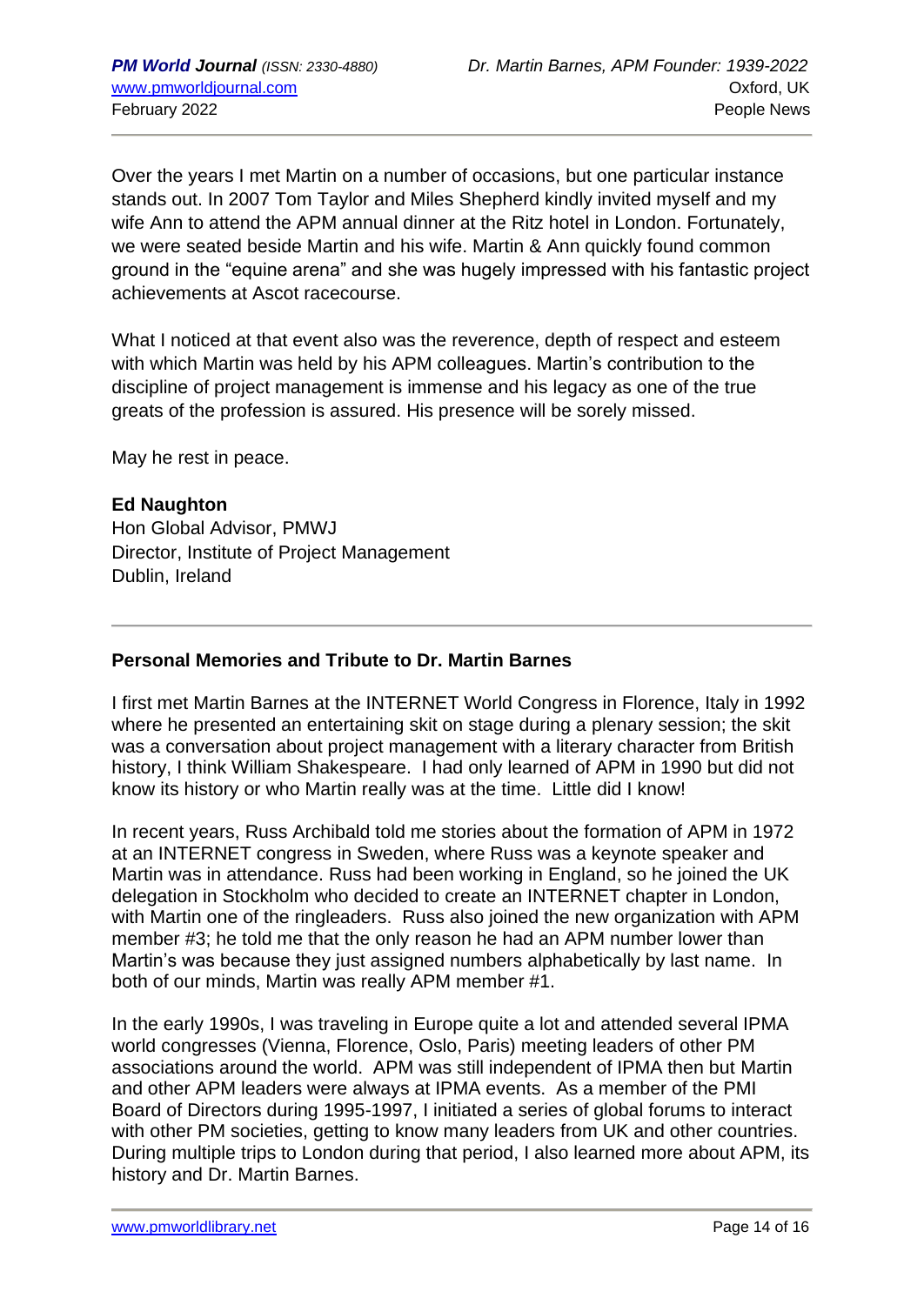My first significant interactions with Martin began about twenty years ago; we began to communicate and he contributed a couple of articles to the *PM World Today* eJournal that I was editing at the time. His first article was a short personal history of his involvement with APM – read at [https://pmworldlibrary.net/authors/dr-martin](https://pmworldlibrary.net/authors/dr-martin-barnes/)[barnes/](https://pmworldlibrary.net/authors/dr-martin-barnes/) . He became one of my first global advisors when I was running pmforum.org and publishing *PMWT* (2006-2011).

In 2010, I was absolutely shocked to learn that I had been nominated for and named an APM Honorary Fellow. It turned out that my main champion for the award was none other than Martin Barnes. One of the highest honors and thills of my professional life was receiving the HonFAPM award from Dr. Barnes on stage at the APM Awards Banquet in London. (photo at right)





At the same awards ceremony, Martin received the prestigious Sir Monty Finniston Award for service to APM, presented by then APM Chair Mike Nichols. (photo at left) I was also thrilled to be present at that moment when Marin was so highly recognized by his peers.



Martin Barnes at this best, educating and entertaining APM leaders and guests in 2010. (Mary McKinlay pointing in the fun)